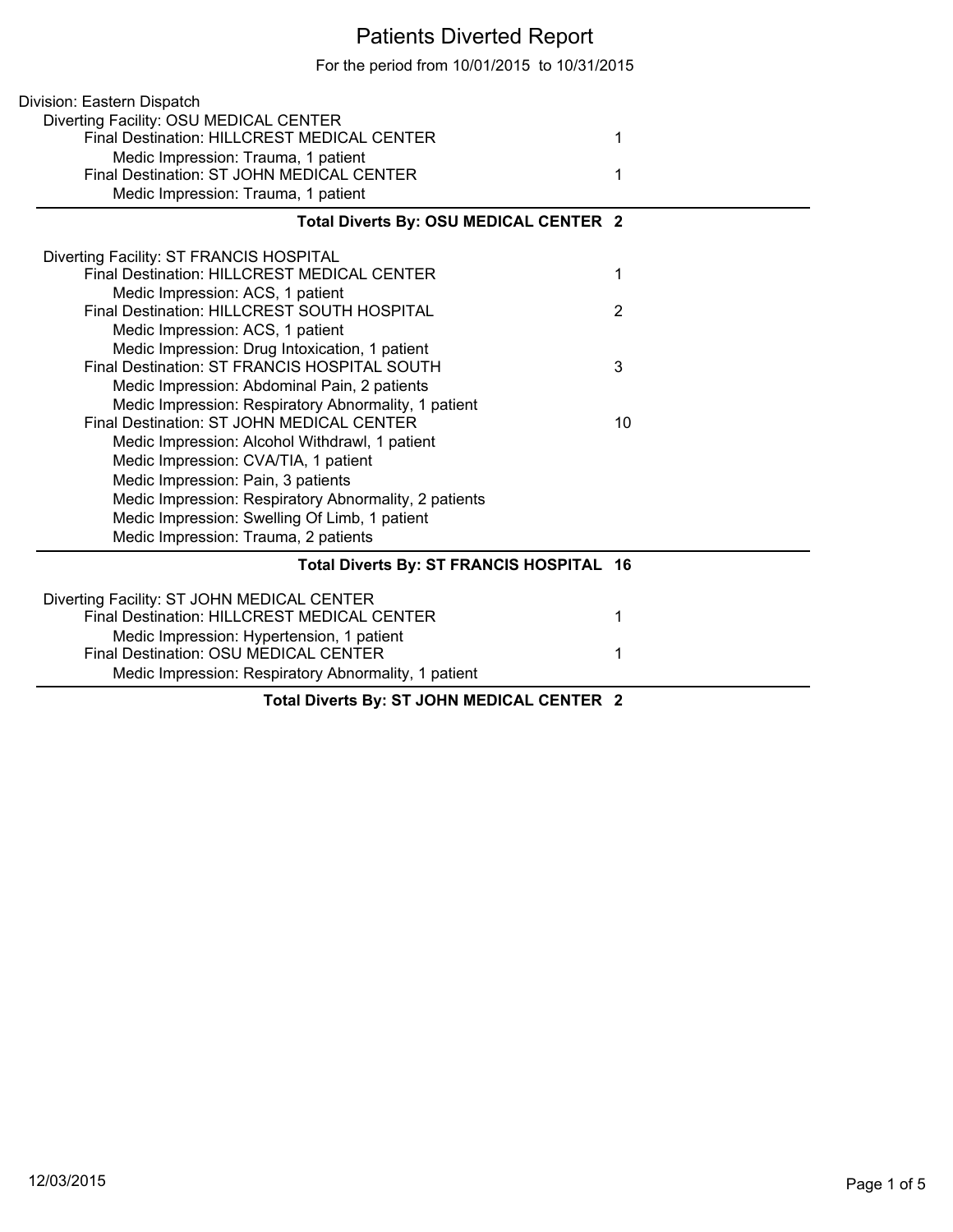| Division: Western Dispatch                                                                      |                |
|-------------------------------------------------------------------------------------------------|----------------|
| Diverting Facility: BAPTIST INTEGRIS MEDICAL CENTER                                             |                |
| Final Destination: BAPTIST INTEGRIS MEDICAL CENTER                                              | 1              |
| Medic Impression: Seizures, 1 patient                                                           |                |
| Final Destination: CANADIAN VALLEY INTEGRIS REGNL                                               | 1              |
| Medic Impression: zzzOther Malaise and Fatigue, 1 patient                                       |                |
| Final Destination: DEACONESS HOSPITAL                                                           | 9              |
| Medic Impression: Abdominal Pain, 1 patient                                                     |                |
| Medic Impression: Allergies, 1 patient                                                          |                |
| Medic Impression: Altered Mental Status, 2 patients                                             |                |
| Medic Impression: Chest Pain, unspecified*, 2 patients                                          |                |
| Medic Impression: Palpitations, 1 patient                                                       |                |
| Medic Impression: Trauma, 2 patients                                                            |                |
| Final Destination: INTEGRIS MEDICAL CENTER - EDMOND                                             | $\overline{2}$ |
| Medic Impression: Chest Pain Non-Cardiac, 1 patient                                             |                |
| Medic Impression: Nausea/Vomiting, 1 patient                                                    |                |
| Final Destination: MERCY HEALTH CENTER                                                          | 6              |
| Medic Impression: Convulsions, 1 patient                                                        |                |
| Medic Impression: CVA/TIA, 1 patient                                                            |                |
| Medic Impression: Pain, 2 patients                                                              |                |
| Medic Impression: Respiratory Abnormality, 1 patient                                            |                |
| Medic Impression: Trauma, 1 patient                                                             |                |
| Final Destination: MIDWEST REGIONAL MEDICAL CENTER                                              | 1              |
| Medic Impression: Dizziness, 1 patient                                                          |                |
| Final Destination: OKLAHOMA HEART HOSPITAL                                                      | 3              |
| Medic Impression: Respiratory Arrest, 1 patient                                                 |                |
| Medic Impression: Syncope, 1 patient                                                            |                |
| Medic Impression: zzzOther Malaise and Fatigue, 1 patient                                       |                |
| Final Destination: PRESBYTERIAN TOWER-OU MEDICAL                                                | $\overline{2}$ |
| Medic Impression: Abdominal Pain, 1 patient                                                     |                |
| Medic Impression: Respiratory Abnormality, 1 patient                                            |                |
| Final Destination: SOUTHWEST INTEGRIS MEDICAL CEN                                               | 5              |
| Medic Impression: Abdominal Pain, 1 patient                                                     |                |
| Medic Impression: Altered Mental Status, 2 patients                                             |                |
| Medic Impression: CC - Sick person, fever, 1 patient                                            |                |
| Medic Impression: Respiratory Abnormality, 1 patient<br>Final Destination: ST ANTHONYS HOSPITAL |                |
|                                                                                                 | 3              |
| Medic Impression: Altered Mental Status, 1 patient                                              |                |
| Medic Impression: Chest Pain, unspecified*, 1 patient                                           |                |
| Medic Impression: Trauma, 1 patient<br>Final Destination: ST. ANTHONY HEALTHPLEX SOUTH          |                |
| Medic Impression: Hemorrhage Of Gastrointestinal Tract, 1 patient                               | 1              |
| Final Destination: WOMEN AND CHILDREN'S AT OU MED CENTER                                        | 3              |
| Medic Impression: Asthma, 1 patient                                                             |                |
| Medic Impression: Seizures, 1 patient                                                           |                |
| Medic Impression: Syncope, 1 patient                                                            |                |
|                                                                                                 |                |
| Total Diverts By: BAPTIST INTEGRIS MEDICAL CENTER 37                                            |                |
|                                                                                                 |                |
| Diverting Facility: COMMUNITY HOSPITAL<br>Final Destination: SOUTHWEST INTEGRIS MEDICAL CEN     | 1              |
| Medic Impression: Wound, Disruption, 1 patient                                                  |                |
|                                                                                                 |                |
| Total Diverts By: COMMUNITY HOSPITAL 1                                                          |                |
| Diverting Facility: MERCY HEALTH CENTER                                                         |                |
| Final Destination: BAPTIST INTEGRIS MEDICAL CENTER                                              | 4              |
| Medic Impression: Alcohol Abuse, 1 patient                                                      |                |
| Medic Impression: Pain, 1 patient                                                               |                |
| Medic Impression: Respiratory Abnormality, 1 patient                                            |                |
| Medic Impression: Trauma, 1 patient                                                             |                |
|                                                                                                 |                |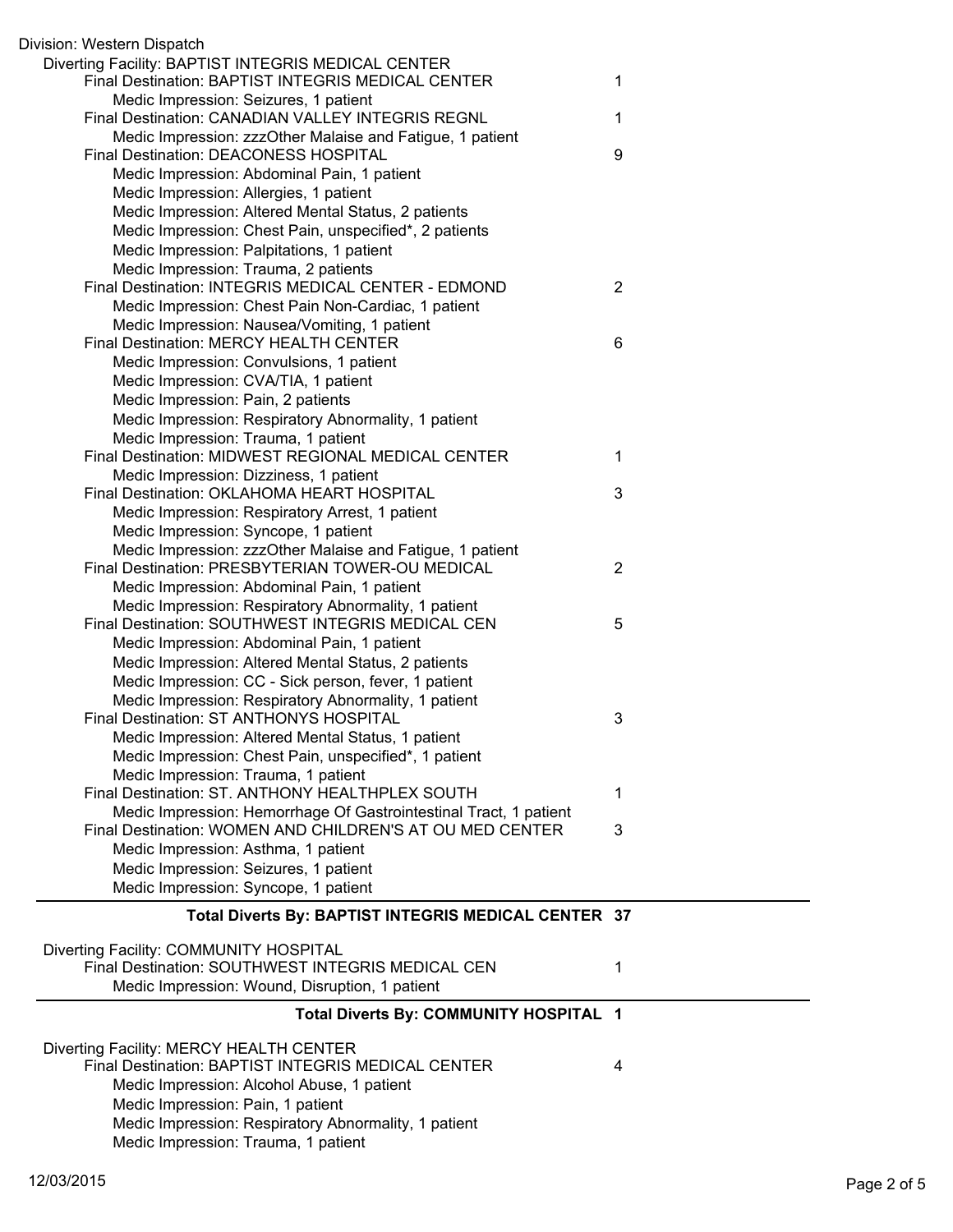| Final Destination: DEACONESS HOSPITAL                                                                                  | 2  |
|------------------------------------------------------------------------------------------------------------------------|----|
| Medic Impression: Dizziness, 1 patient<br>Medic Impression: Fever, 1 patient                                           |    |
| Final Destination: OKLAHOMA CITY VA HOSPITAL                                                                           | 1  |
| Medic Impression: Hypoglycemic Coma, 1 patient                                                                         |    |
| Final Destination: OKLAHOMA HEART HOSPITAL                                                                             | 1  |
| Medic Impression: Pain, 1 patient<br>Final Destination: WOMEN AND CHILDREN'S AT OU MED CENTER                          | 1  |
| Medic Impression: Seizures, 1 patient                                                                                  |    |
| Total Diverts By: MERCY HEALTH CENTER 9                                                                                |    |
| Diverting Facility: MIDWEST REGIONAL MEDICAL CENTER                                                                    |    |
| Final Destination: PRESBYTERIAN TOWER-OU MEDICAL                                                                       | 1  |
| Medic Impression: Pain, 1 patient                                                                                      |    |
| Total Diverts By: MIDWEST REGIONAL MEDICAL CENTER 1                                                                    |    |
| Diverting Facility: OKLAHOMA CITY VA HOSPITAL                                                                          |    |
| Final Destination: BAPTIST INTEGRIS MEDICAL CENTER                                                                     | 3  |
| Medic Impression: Abnormalities Of Breathing, Other, 1 patient                                                         |    |
| Medic Impression: Congestive Heart Failure, 1 patient                                                                  |    |
| Medic Impression: zzzOther Malaise and Fatigue, 1 patient<br>Final Destination: DEACONESS HOSPITAL                     | 1  |
| Medic Impression: Burns, 1 patient                                                                                     |    |
| Final Destination: MERCY HEALTH CENTER                                                                                 | 1  |
| Medic Impression: Hemorrhage Of Gastrointestinal Tract, 1 patient<br>Final Destination: SOUTHWEST INTEGRIS MEDICAL CEN | 3  |
| Medic Impression: Adverse Effect Of Substance, 1 patient                                                               |    |
| Medic Impression: Fracture Closed, 1 patient                                                                           |    |
| Medic Impression: Trauma, 1 patient                                                                                    |    |
| Final Destination: ST ANTHONYS HOSPITAL                                                                                | 4  |
|                                                                                                                        |    |
| Medic Impression: Abdominal Pain, 1 patient                                                                            |    |
| Medic Impression: Pain, 1 patient                                                                                      |    |
| Medic Impression: Respiratory Abnormality, 1 patient<br>Medic Impression: Trauma, 1 patient                            |    |
| Total Diverts By: OKLAHOMA CITY VA HOSPITAL 12                                                                         |    |
|                                                                                                                        |    |
| Diverting Facility: OKLAHOMA HEART HOSPITAL<br>Final Destination: INTEGRIS MEDICAL CENTER - EDMOND                     | 1  |
| Medic Impression: Chest Pain, unspecified*, 1 patient                                                                  |    |
| Final Destination: MERCY HEALTH CENTER                                                                                 | 3  |
| Medic Impression: Altered Mental Status, 1 patient                                                                     |    |
| Medic Impression: Aphasia, 1 patient<br>Medic Impression: Hemorrhage, 1 patient                                        |    |
| Total Diverts By: OKLAHOMA HEART HOSPITAL 4                                                                            |    |
|                                                                                                                        |    |
| Diverting Facility: OKLAHOMA HEART HOSPITAL SOUTH<br>Final Destination: OKLAHOMA HEART HOSPITAL                        | 1  |
| Medic Impression: Palpitations, 1 patient                                                                              |    |
| Total Diverts By: OKLAHOMA HEART HOSPITAL SOUTH 1                                                                      |    |
| Diverting Facility: PRESBYTERIAN TOWER-OU MEDICAL                                                                      |    |
| Final Destination: BAPTIST INTEGRIS MEDICAL CENTER                                                                     | 10 |
| Medic Impression: Abdominal Pain, 1 patient                                                                            |    |
| Medic Impression: Altered Mental Status, 1 patient                                                                     |    |
| Medic Impression: Chest Pain, unspecified*, 1 patient                                                                  |    |
| Medic Impression: Copd - Chronic Obstructive Pulmonary Dx, Unspec, 1 patient<br>Medic Impression: CVA/TIA, 1 patient   |    |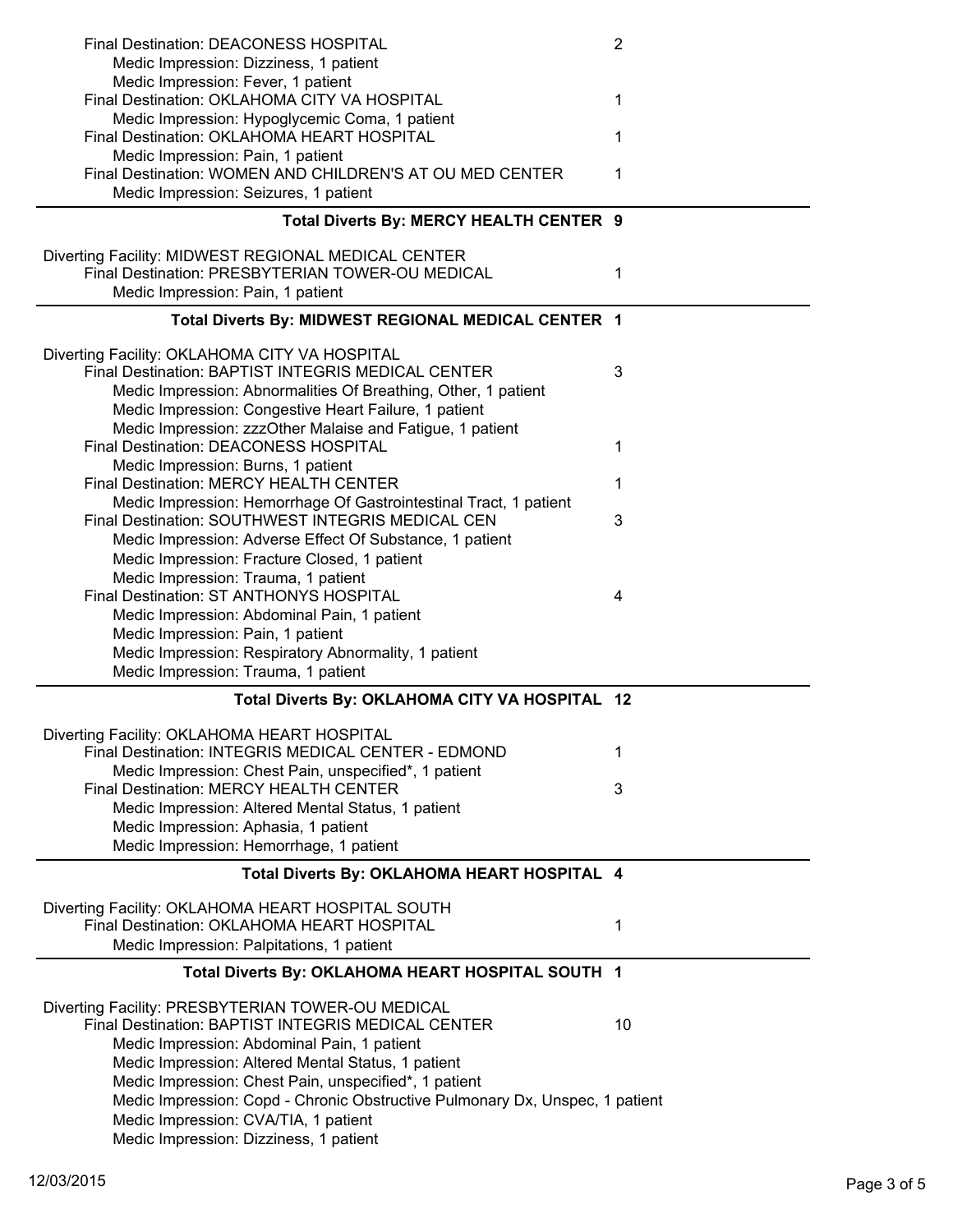| Total Diverts By: PRESBYTERIAN TOWER-OU MEDICAL 51                                            |                |
|-----------------------------------------------------------------------------------------------|----------------|
| Medic Impression: Trauma, 2 patients                                                          |                |
| Medic Impression: Syncope, 2 patients                                                         |                |
| Medic Impression: Respiratory Abnormality, 3 patients                                         |                |
| Medic Impression: Pain, 2 patients                                                            |                |
| Medic Impression: Headache, 1 patient                                                         |                |
| Medic Impression: Drug Intoxication, 1 patient                                                |                |
| Medic Impression: CVA/TIA, 1 patient                                                          |                |
| Medic Impression: Chest Pain, unspecified*, 2 patients                                        |                |
| Medic Impression: Chest Pain Non-Cardiac, 1 patient                                           |                |
| Medic Impression: Cardiac Arrest, 2 patients                                                  |                |
| Medic Impression: Assault, 1 patient                                                          |                |
| Medic Impression: Altered Mental Status, 2 patients                                           |                |
| Medic Impression: Abdominal Swelling, 1 patient                                               |                |
| Medic Impression: Abdominal Pain, 3 patients                                                  |                |
| Final Destination: ST ANTHONYS HOSPITAL                                                       | 24             |
| Medic Impression: zzzOther Malaise and Fatigue, 1 patient                                     |                |
| Medic Impression: Backache, 1 patient<br>Medic Impression: Respiratory Abnormality, 1 patient |                |
|                                                                                               |                |
| Medic Impression: ACS, 1 patient<br>Final Destination: SOUTHWEST INTEGRIS MEDICAL CEN         | 3              |
| Final Destination: OKLAHOMA HEART HOSPITAL                                                    | $\mathbf{1}$   |
| Medic Impression: Syncope, 1 patient                                                          |                |
| Final Destination: OKLAHOMA CITY VA HOSPITAL                                                  | 1              |
| Medic Impression: Palpitations, 1 patient                                                     |                |
| Final Destination: MIDWEST REGIONAL MEDICAL CENTER                                            | 1              |
| Medic Impression: Chest Pain Non-Cardiac, 1 patient                                           |                |
| Final Destination: MERCY HEALTH CENTER                                                        | 1              |
| Medic Impression: zzzOther Malaise and Fatigue, 1 patient                                     |                |
| Medic Impression: Seizures, 1 patient                                                         |                |
| Medic Impression: Hypotension, 1 patient                                                      |                |
| Medic Impression: Diabetes Mellitus Uncontrolled, 1 patient                                   |                |
| Medic Impression: Cancer Brain, Unspecified, 1 patient                                        |                |
| Medic Impression: Bacterial Infection, 1 patient                                              |                |
| Medic Impression: Altered Mental Status, 1 patient                                            |                |
| Medic Impression: Abdominal Pain, 1 patient                                                   |                |
| Final Destination: EDMOND MEDICAL CENTER                                                      | 8              |
| Medic Impression: Trauma, 1 patient                                                           |                |
| Medic Impression: Respiratory Abnormality, 1 patient                                          |                |
| Final Destination: DEACONESS HOSPITAL                                                         | $\overline{2}$ |
| Medic Impression: Respiratory Abnormality, 1 patient                                          |                |
| Medic Impression: Pulmonary Embolism, 1 patient                                               |                |
| Medic Impression: Pain, 1 patient                                                             |                |
| Medic Impression: Headache, 1 patient                                                         |                |
|                                                                                               |                |

| Diverting Facility: SOUTHWEST INTEGRIS MEDICAL CEN        |   |
|-----------------------------------------------------------|---|
| Final Destination: BAPTIST INTEGRIS MEDICAL CENTER        | 6 |
| Medic Impression: Altered Mental Status, 3 patients       |   |
| Medic Impression: Injury, 1 patient                       |   |
| Medic Impression: Mental Disorder, Nos, 1 patient         |   |
| Medic Impression: zzzOther Malaise and Fatigue, 1 patient |   |
| Final Destination: CANADIAN VALLEY INTEGRIS REGNL         |   |
| Medic Impression: Altered Mental Status, 1 patient        |   |
| Final Destination: DEACONESS HOSPITAL                     | 2 |
| Medic Impression: Altered Mental Status, 1 patient        |   |
| Medic Impression: Fever, 1 patient                        |   |
| Final Destination: ST ANTHONYS HOSPITAL                   |   |
| Medic Impression: Chest Pain Non-Cardiac, 2 patients      |   |
| Medic Impression: CVA/TIA, 1 patient                      |   |
|                                                           |   |